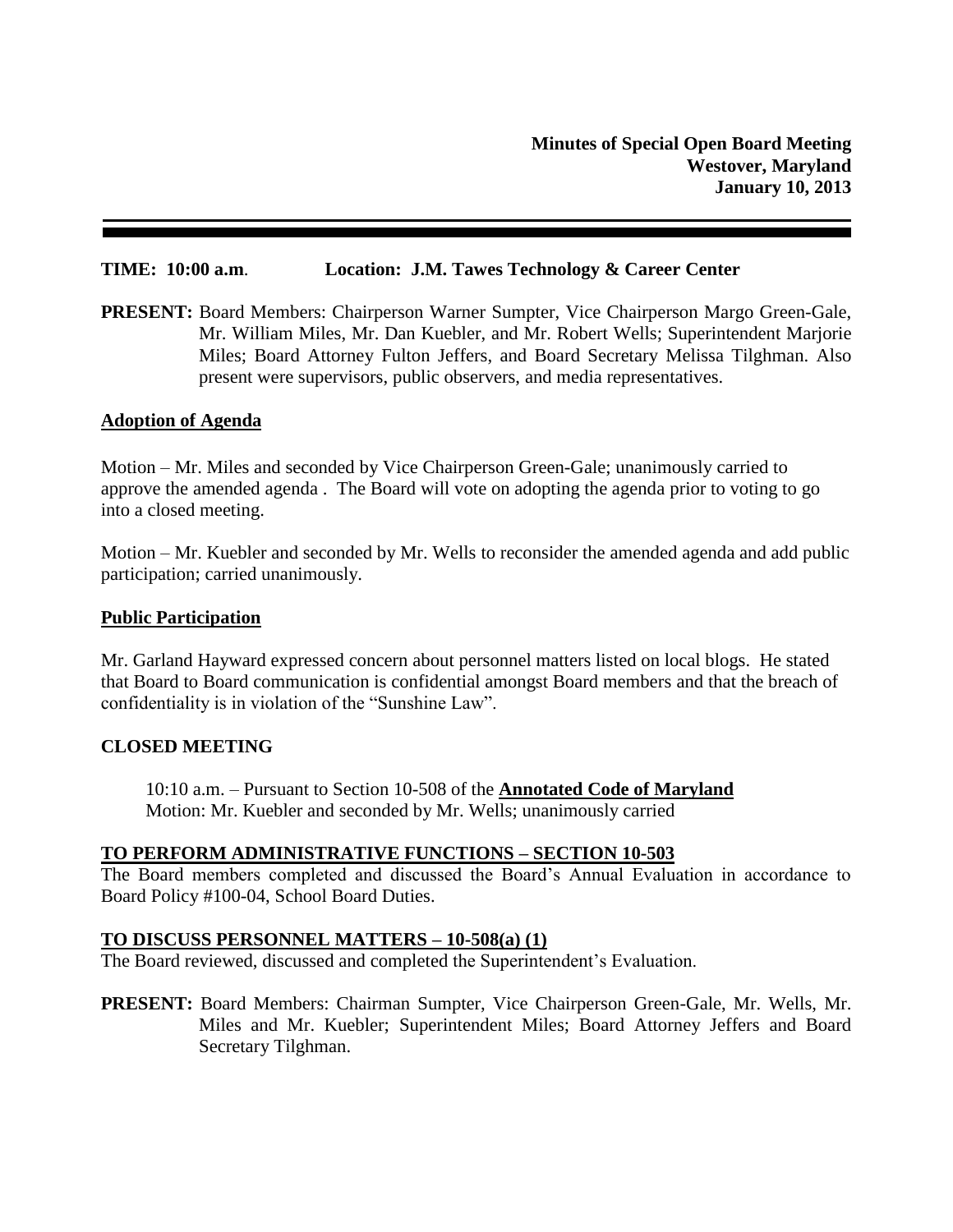# **Reconvened in Special Open Session at 2:25 p.m.**

## **Pledge of Allegiance**

## **January 15, 2013 Board Agenda Items**

Mr. Kuebler requested that Financial reports be posted to the website. Chairman Sumpter requested that copies of the Audit be presented to the Commissioners.

Mr. Wells requested that the AWD Wind Power and Kenyon Solar Power Purchase Agreements be sent to the Board Attorney for review before given to the Board members.

Curriculum and Instruction will focus on the Grading system and interventions.

Mr. Kuebler made the following requests

- Listing "Student Achievement" as an item on every Board agenda
- $\triangleright$  Training on Ed-Line
- > Information on SCPS Summer Camps
- $\triangleright$  A breakdown of school performance by classroom
- $\triangleright$  Visual on screen presentations for meetings for the public
- $\triangleright$  Board meetings held twice per month
- **Detailed/Itemized financial reports**
- $\triangleright$  Public Comments listed at the beginning of the meeting and at the end
- $\triangleright$  Special Education's Status Report and Speech Therapy Compliance
- Grading System and Student Intervention Review
- $\triangleright$  Update of Food Service Equipment in various schools
- $\triangleright$  Copy of the School Board's contract with Staples
- $\triangleright$  Building Security Plan
- $\triangleright$  Whistle Blower Policy Development
- $\triangleright$  Revision of part-time employees full benefits status

The Board agreed that public comments at the end of the meeting would eliminate interruptions during the meeting. Mr. Sumpter stated that Policy 100-13, School Board Meetings would have to be revised at well as Policy 100-12, Public Participation.

Dr. Miles responded to Mr. Kuebler's concern regarding Food Service Equipment. She stated that the Greenwood Elementary School's Capital Improvement Plan only included HVAC renovations and not overall renovations. Any other schools requiring replacement of food service equipment should send a request in writing to the Board's Chief Operations Officer.

The Board agreed that the breakdown of the Financial Report should take place during an open work session.